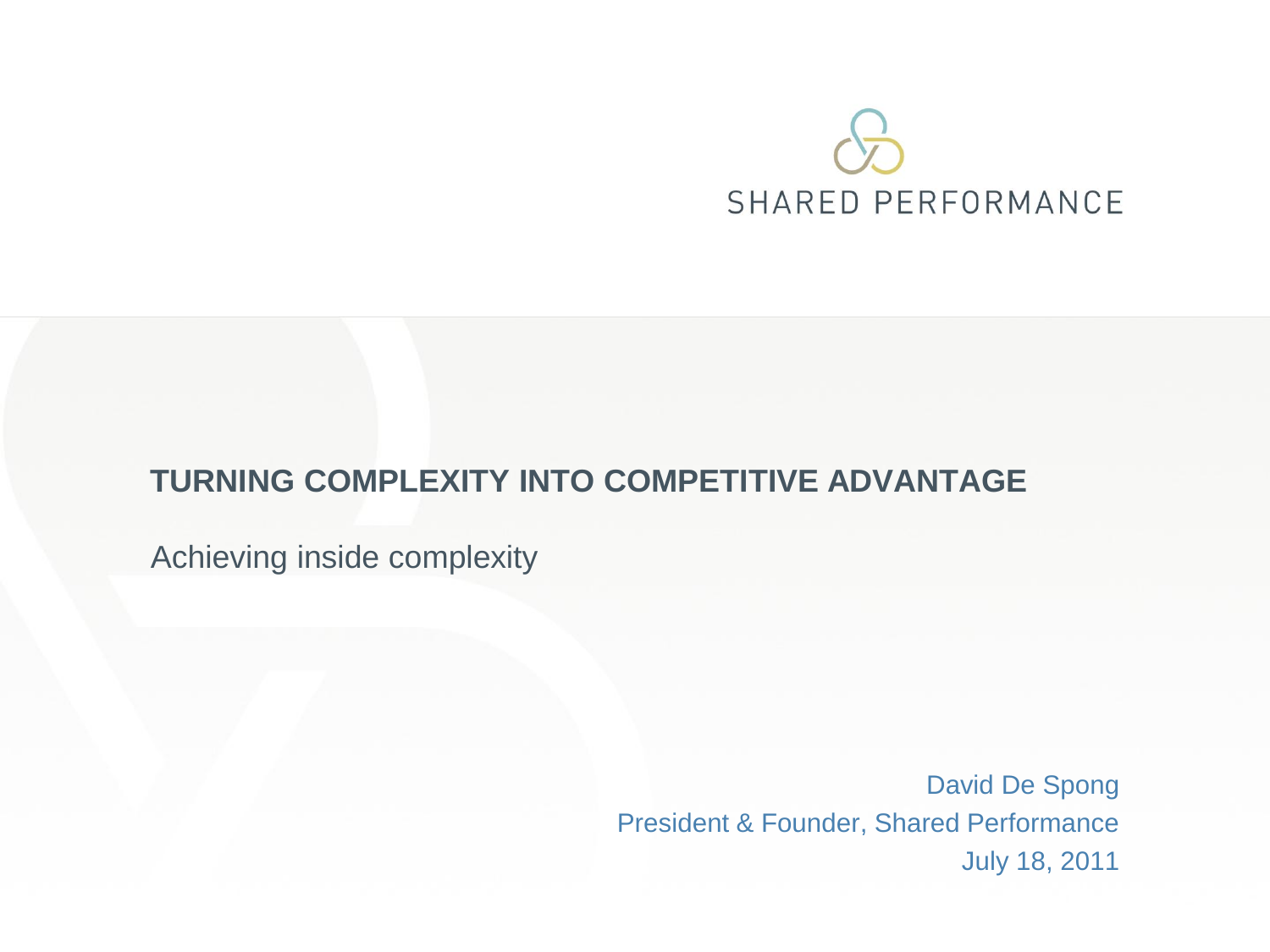# AGENDA

- Problem
	- Missing Achievements Impact Results
- Solution
	- Achievement Framework
- Demonstration
- Benefits



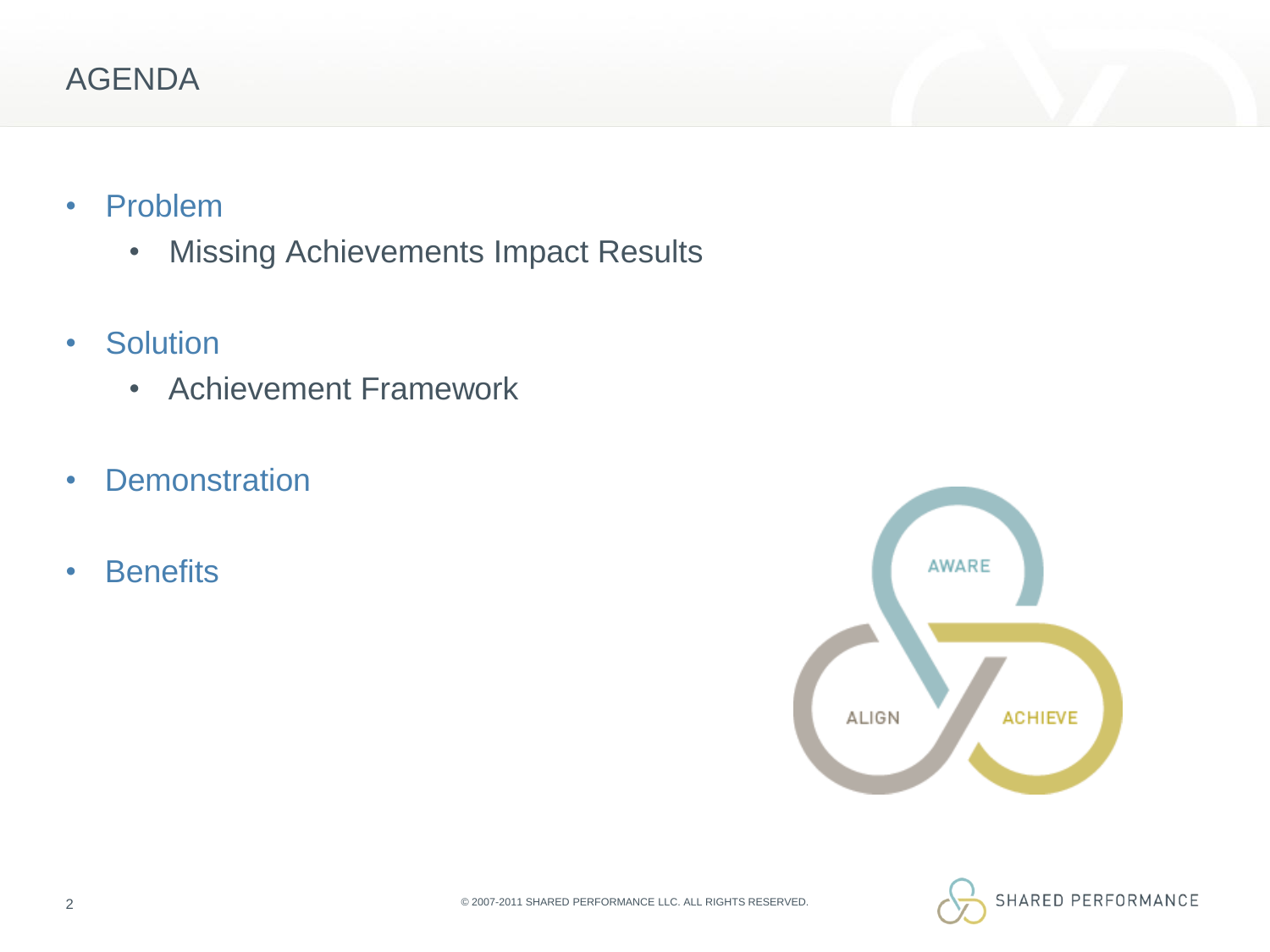# PROBLEM – ATTAINING THE RIGHT RESULTS AT THE RIGHT TIME



### **Achievement Problem**

- 1. Is your organization maximizing results by achieving what it sets out to do?
- 2. Are their people maximizing results by achieving what they set out to do?
- 3. What barriers are preventing individual and organizational achievements?

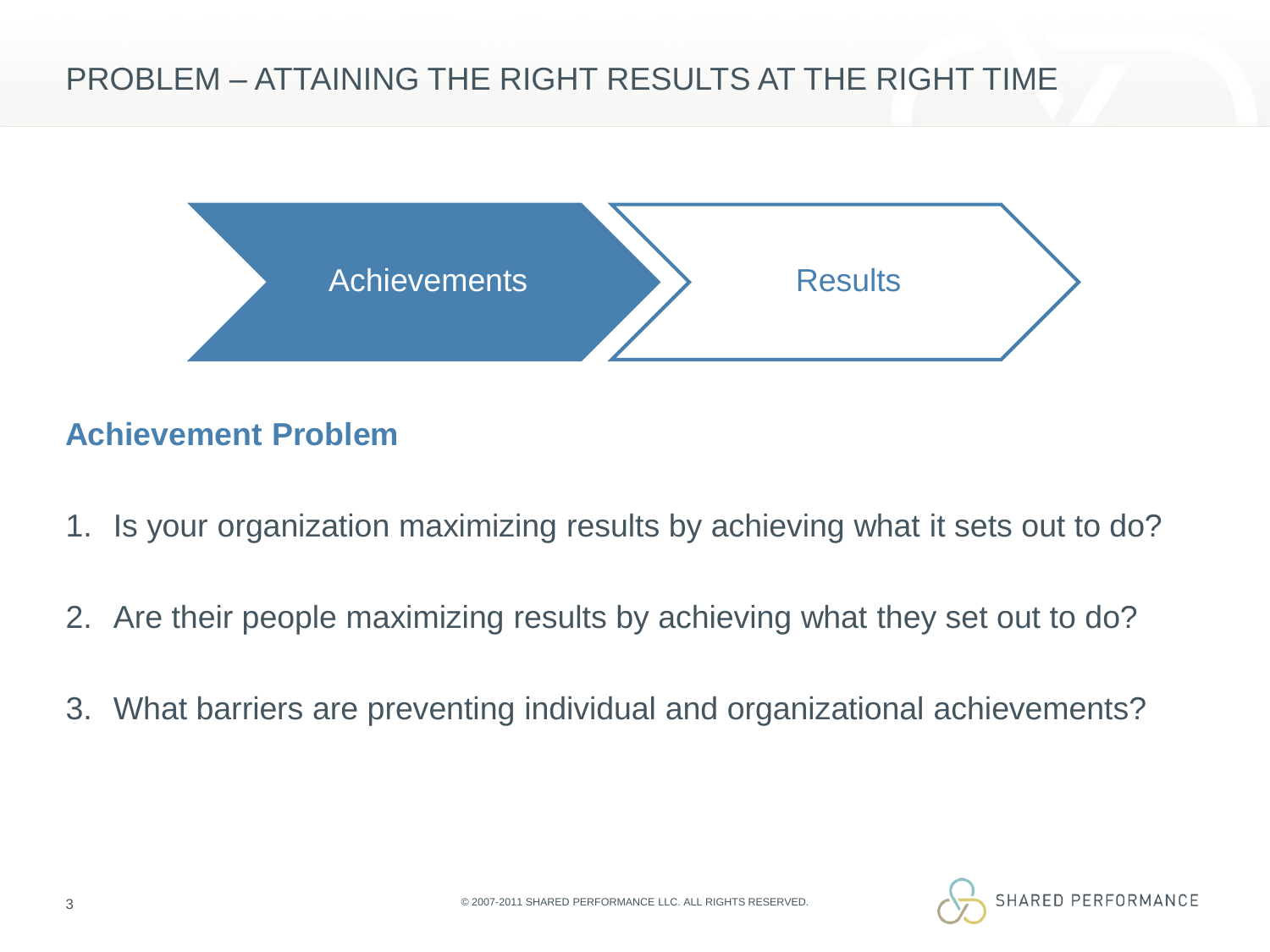# PROBLEM – COMPLEXITY IS PREVENTING ACHIEVEMENTS

"Eight in ten CEOs expect their environment to grow significantly more complex over the next five years, and fewer than half believe they know how to deal with it successfully*."*

*Capitalizing on Complexity, Insights from the Global Chief Executive Officer Study, IBM Corporation, May 2010*



#### **Complexity is preventing individual and organizational achievements.**

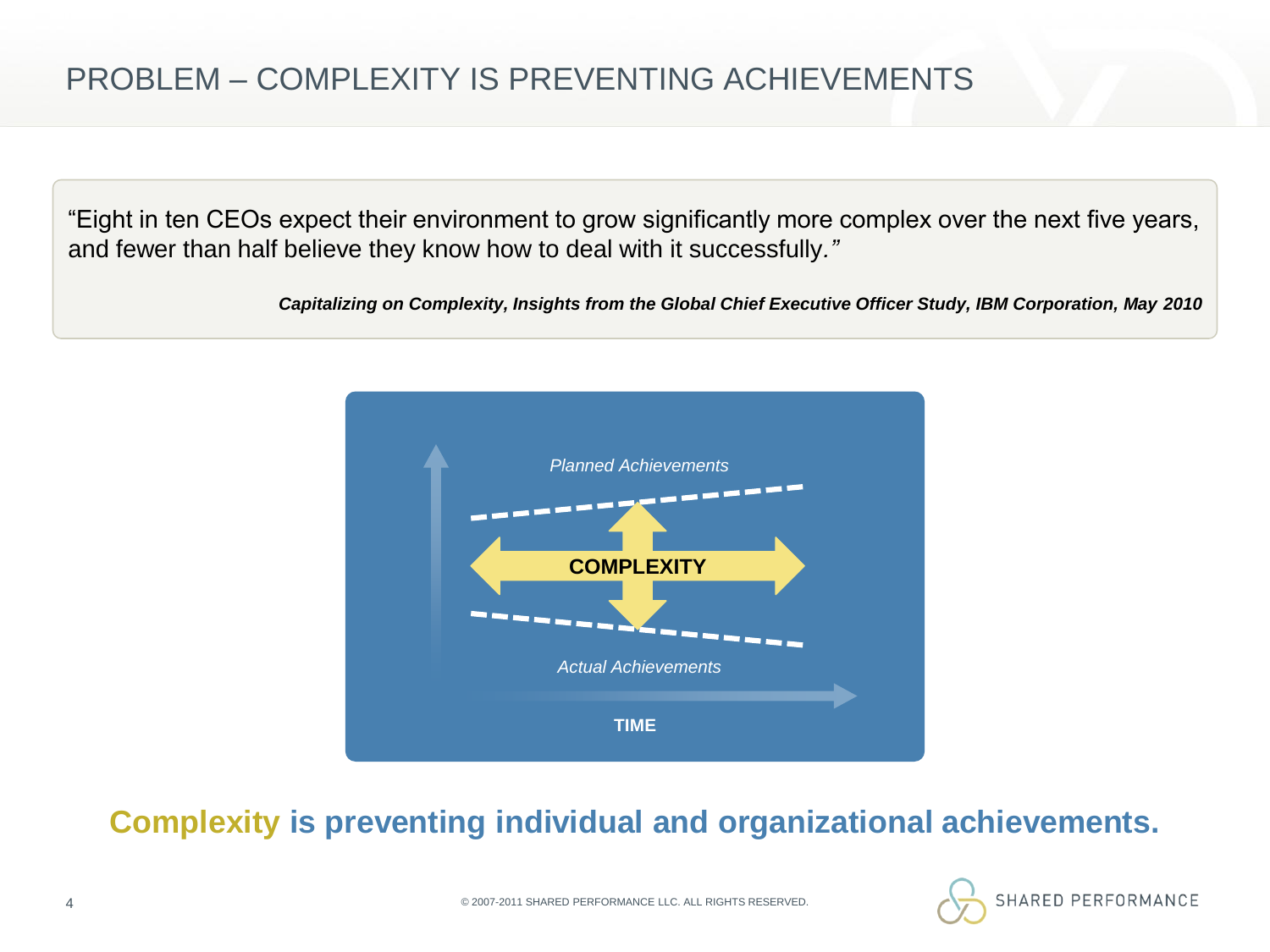# **Escalating and accelerating complexity impacts the ability of people and organizations to achieve the right results at the right time.**



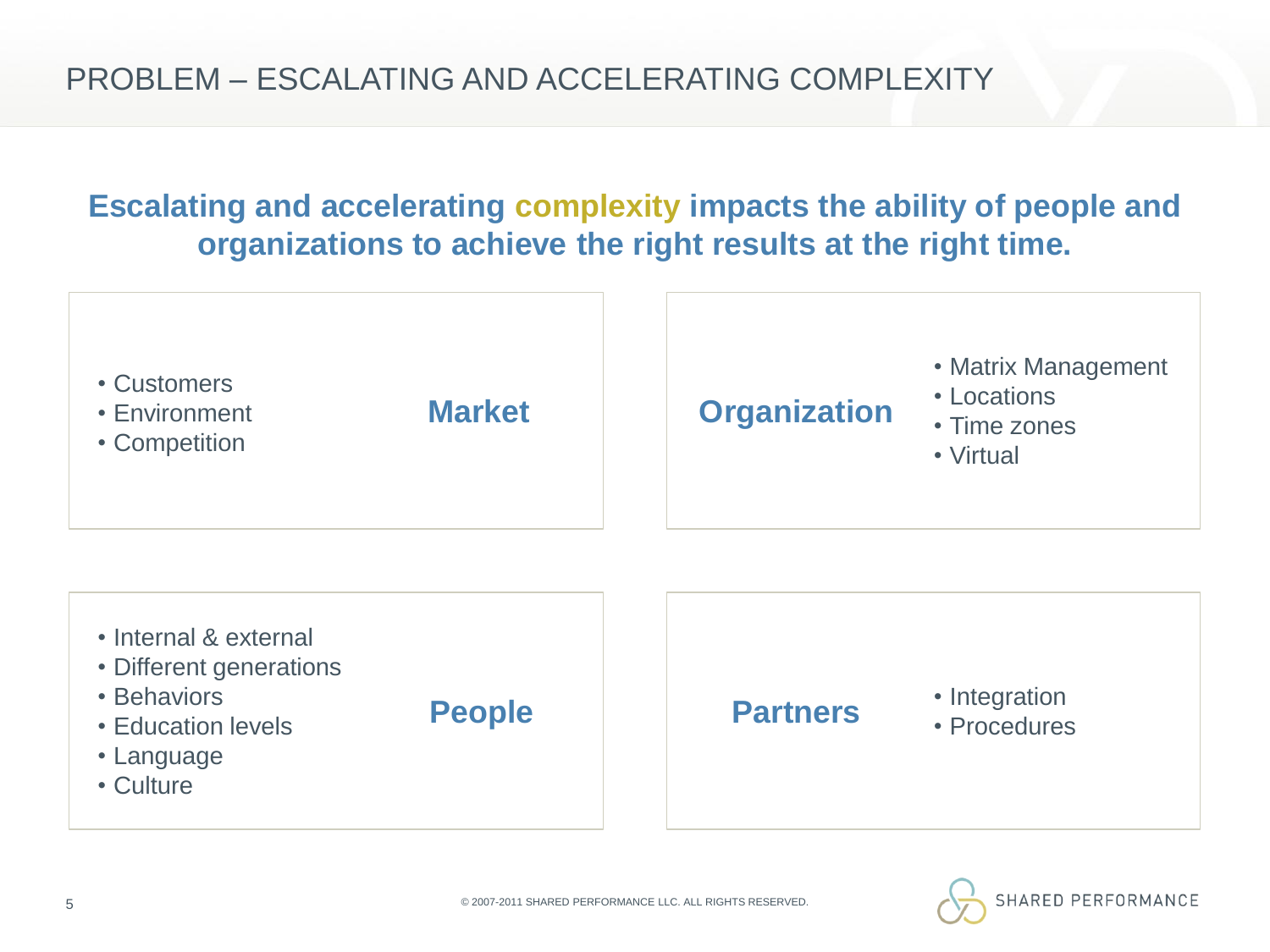# **Escalating and accelerating complexity impacts the ability of people and organizations to achieve the right results at the right time.**



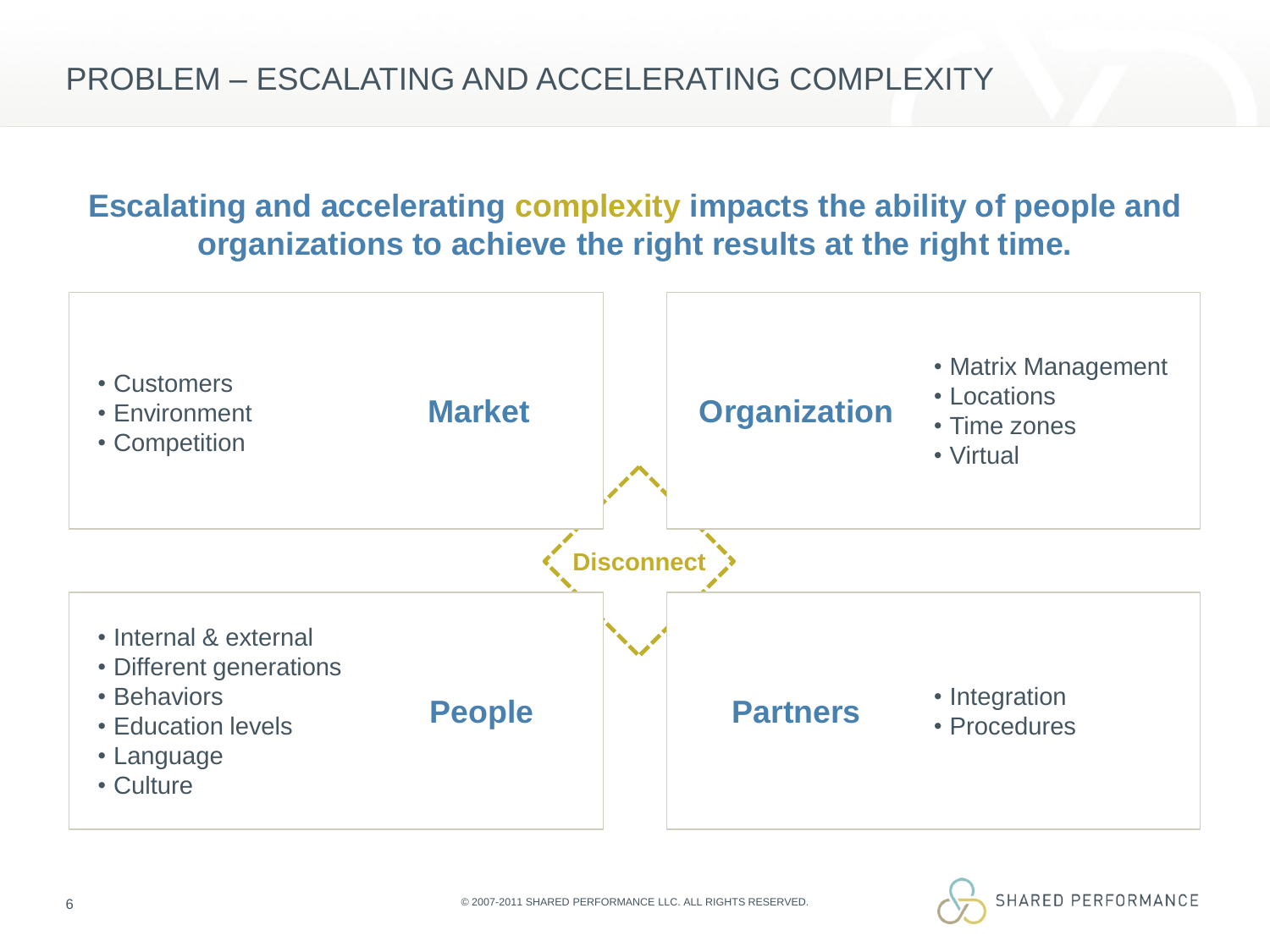### **Complexity amplifies the disconnect between short-term tactics and long-term strategies.**



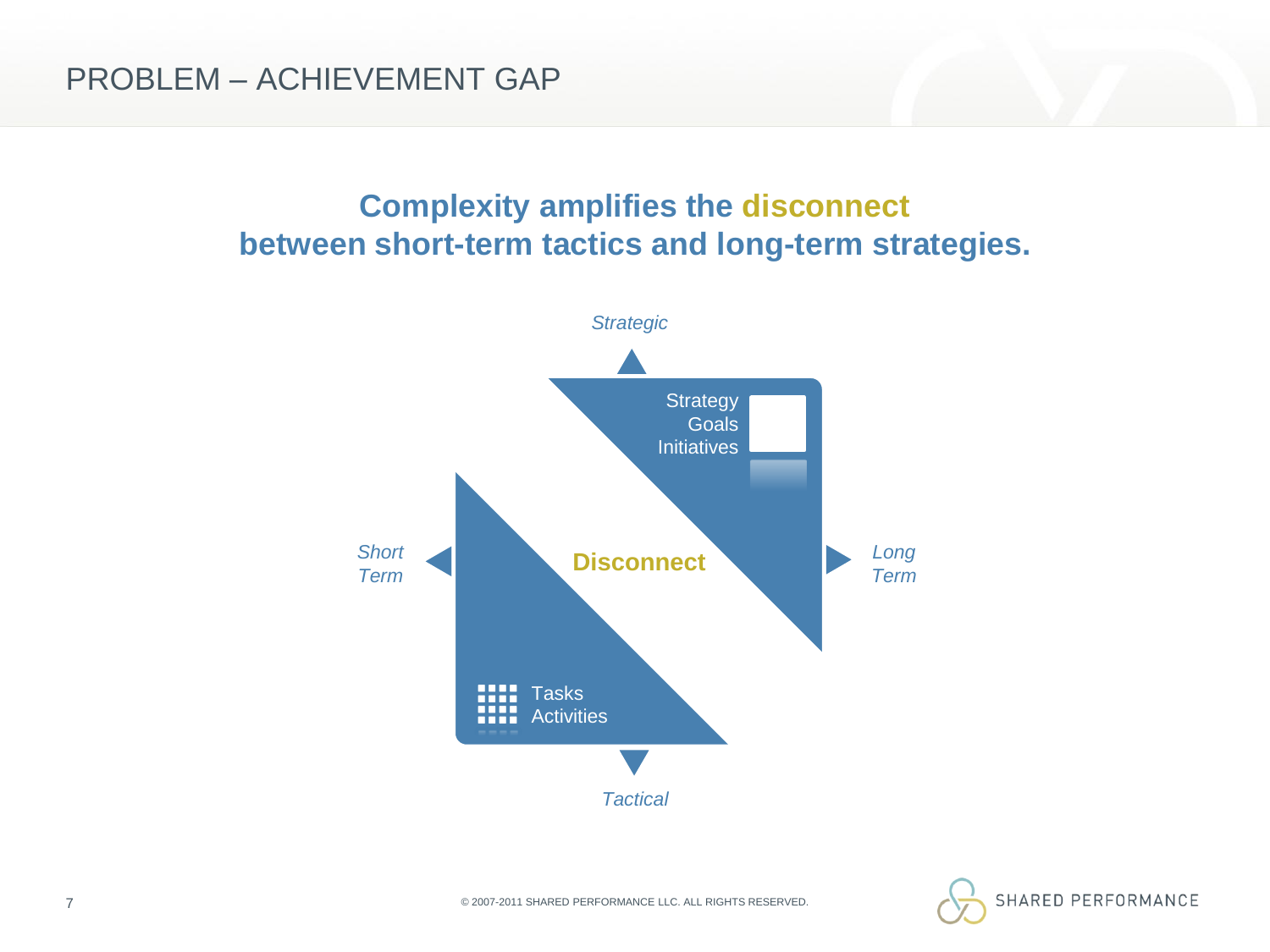# PROBLEM – MISSED ACHIEVEMENTS IMPACTS RESULTS

#### **Missed achievements impact the results of people and organizations.**

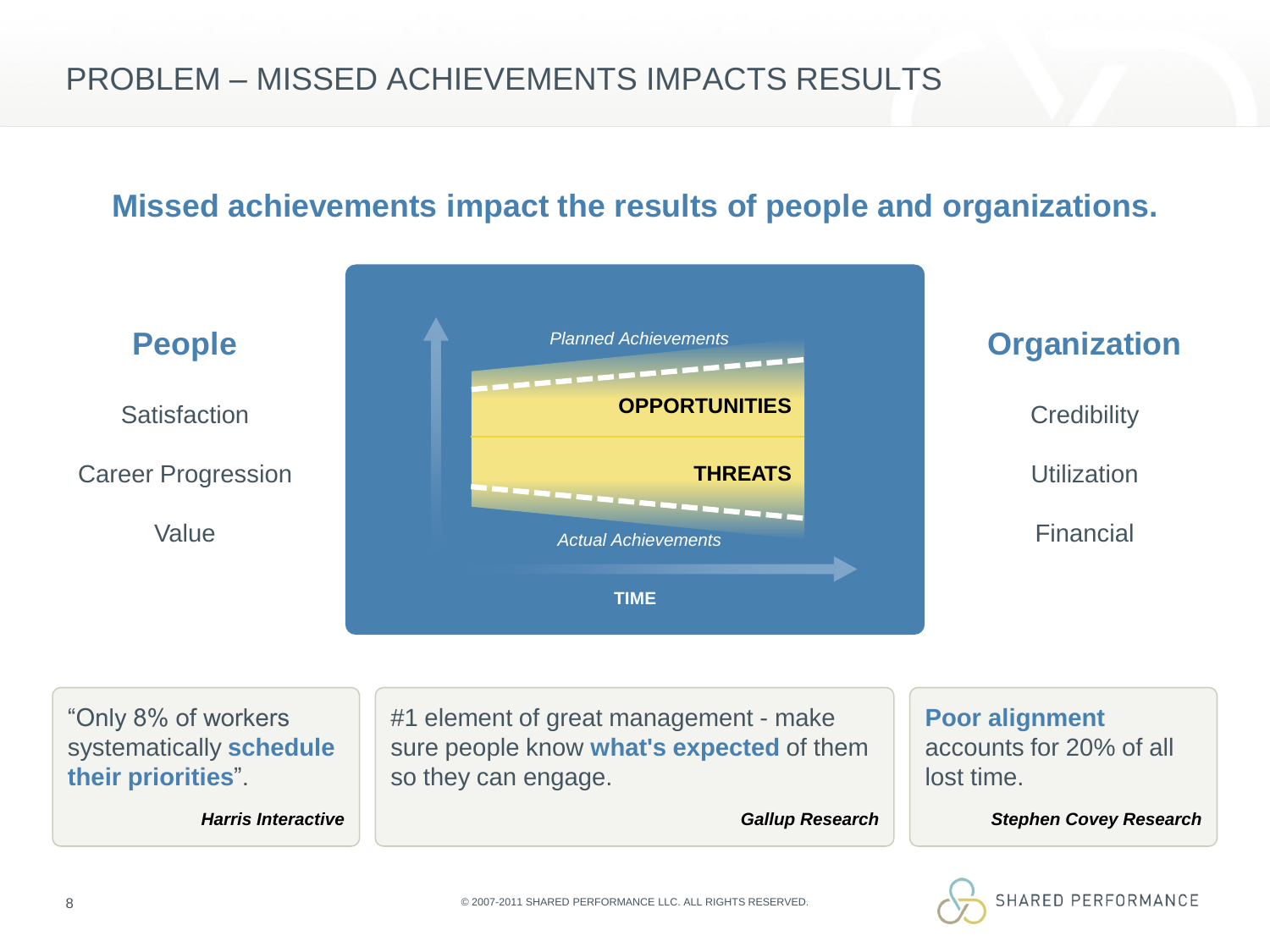# SHARED PERFORMANCE

#### **TURNING COMPLEXITY INTO COMPETITIVE ADVANTAGE**

SP ATTAIN™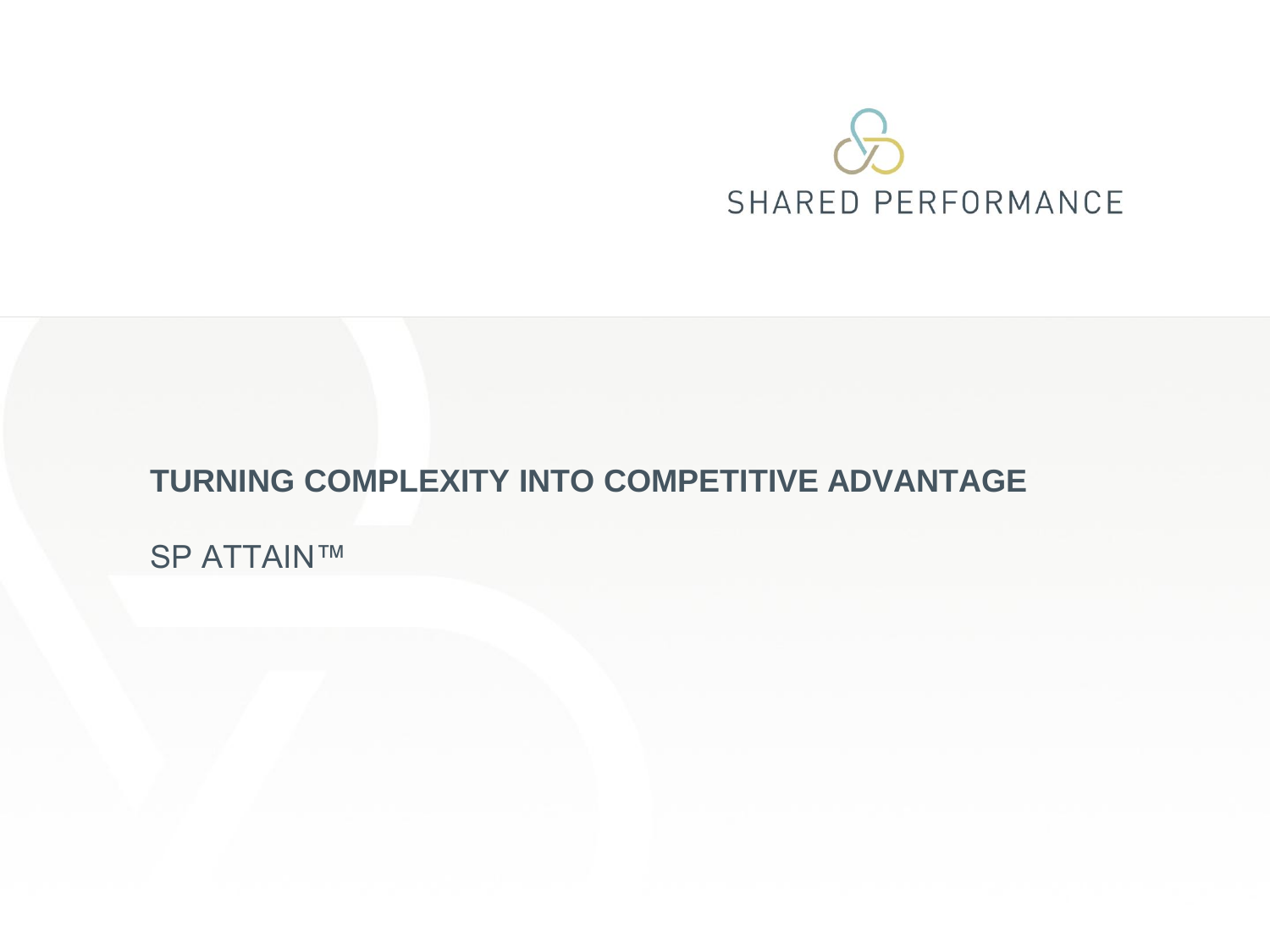### **Achieving results inside complexity.**



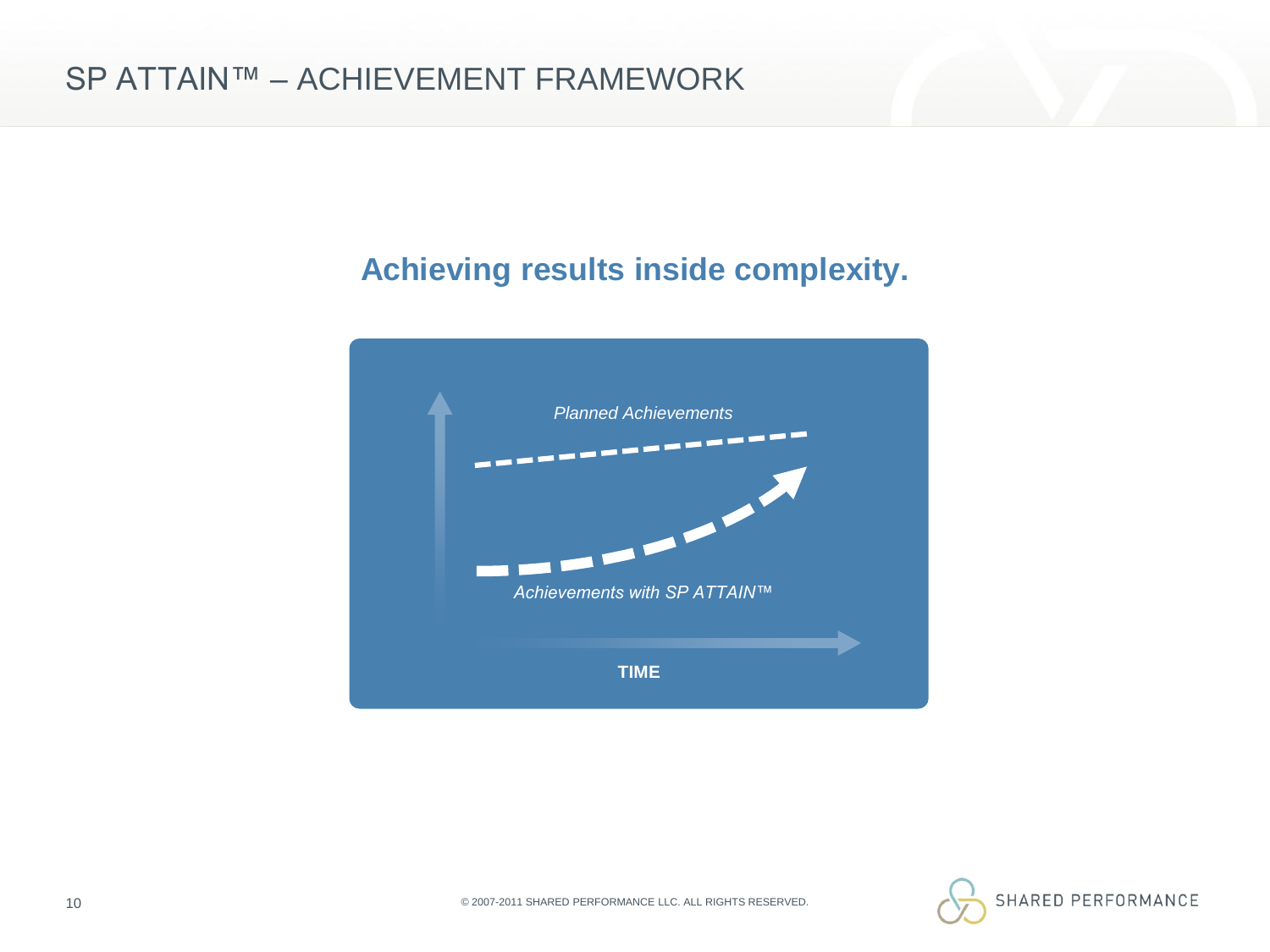### ACHIEVEMENT FRAMEWORK



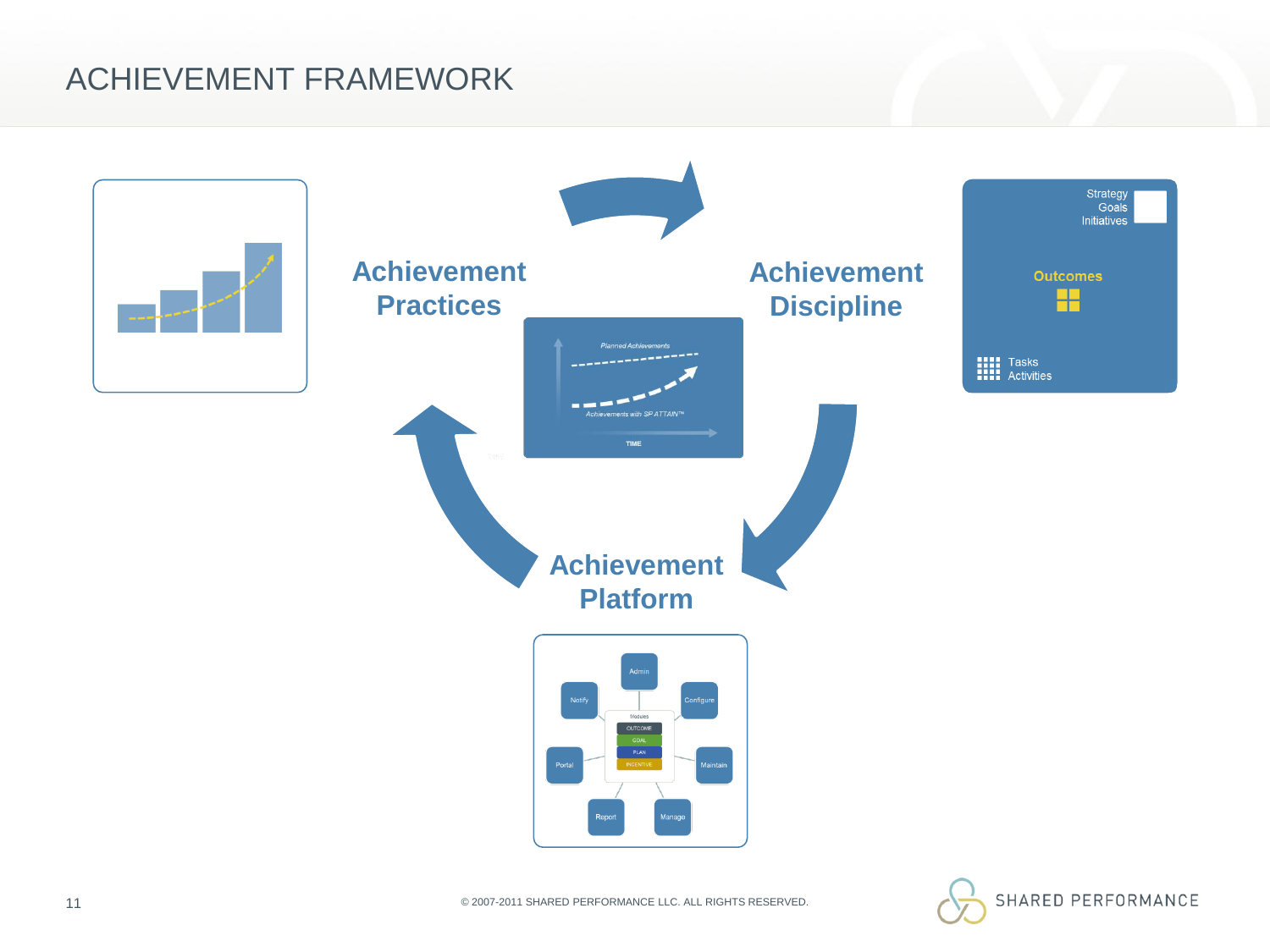#### SP ATTAIN™ - DEMONSTRATION

#### **International Patent Pending Software**